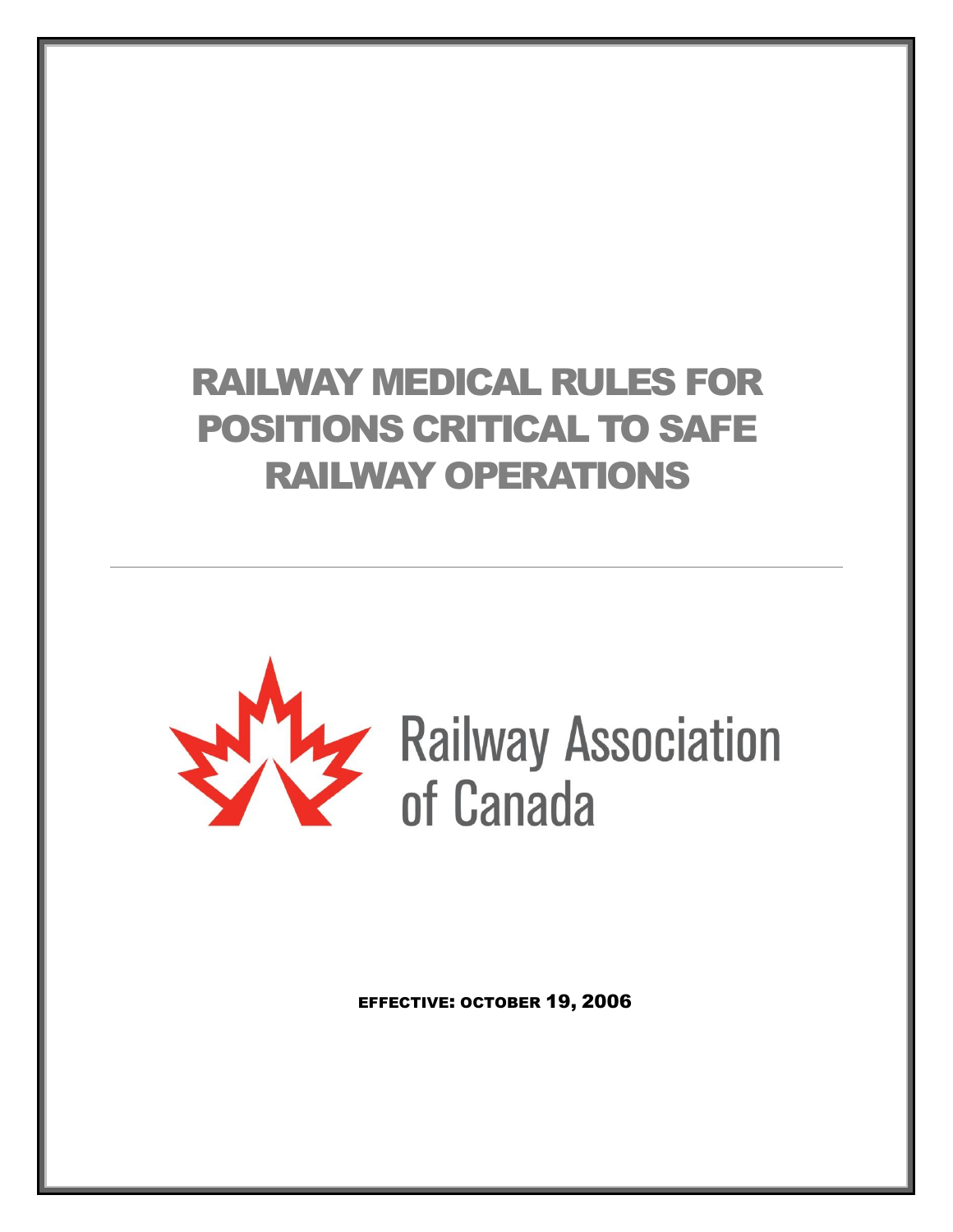## **CONTENT**

- 1. SHORT TITLE
- 2. SCOPE
- 3. DEFINITIONS
- 4. FREQUENCY OF MEDICAL ASSESSMENTS
- 5. ASSESSMENT FOR MEDICAL FITNESS FOR DUTY
- 6. MEDICAL RESTRICTIONS
- 7. RECORDS TO BE KEPT BY CHIEF MEDICAL OFFICER
- 8. EXCEPTIONS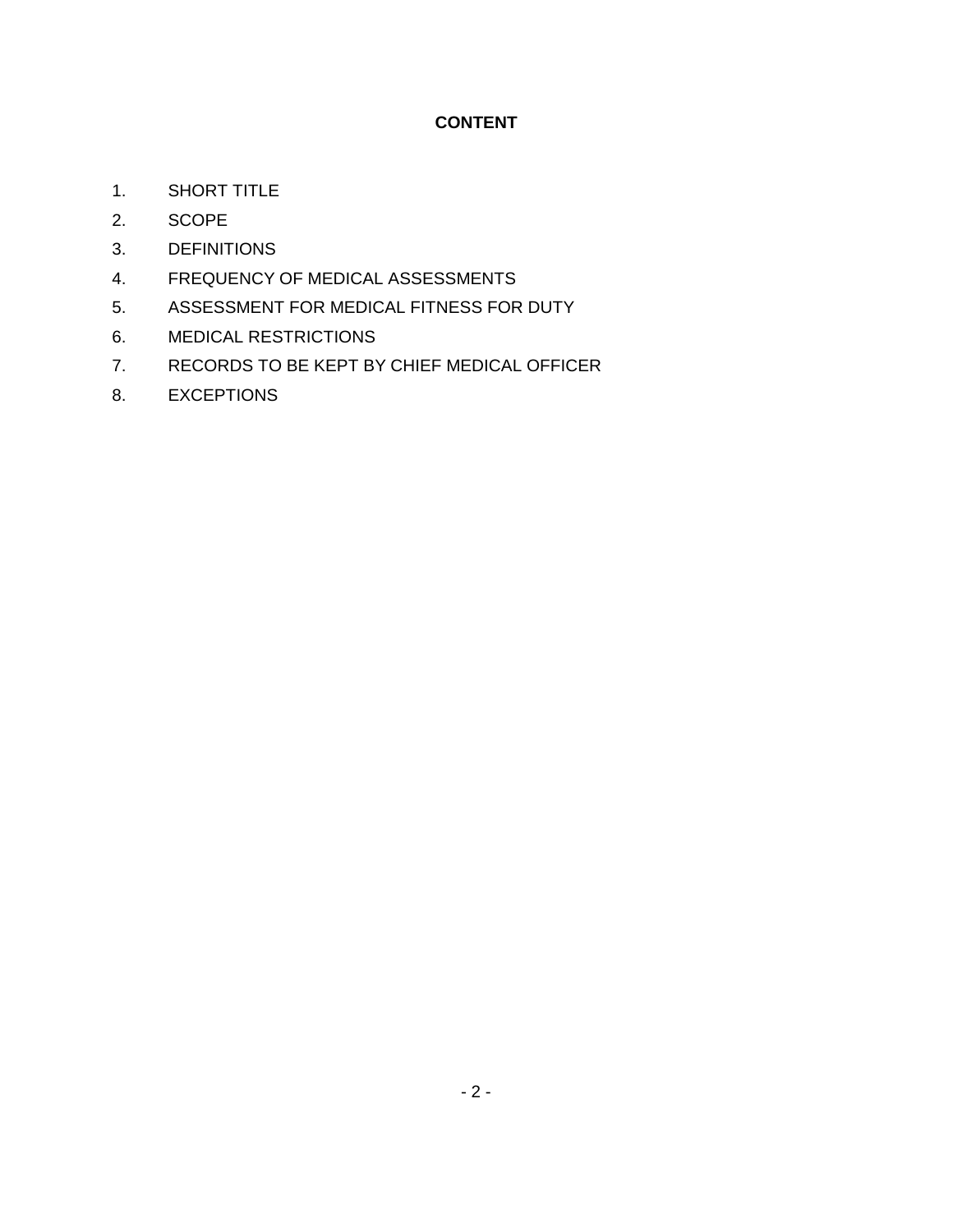## **1. Short Title**

For ease of reference, these rules may be referred to as the "*Railway Medical Rules*".

## **2. Scope**

- 2.1 These rules, which have been developed pursuant to Section 20 (1) (a) of the *Railway Safety Act*, define the Medical Fitness for Duty requirements for Safety Critical Positions within railway companies subject to the jurisdiction of the Department.
- 2.2 In the case of international train movements, a railway company may allow persons to perform limited service in Safety Critical Positions while using medical requirements stipulated by U.S. Federal Railroad Administration regulations.

## 3. **Definitions**

- 3.1 **"Chief Medical Officer"** means a physician licensed to practice medicine in Canada and who is employed or contracted by a railway company for the purpose of, among other things, directing and managing the area of Medical Fitness for Duty requirements and guidelines.
- 3.2 **"Department"** means the Department of Transport, Rail Safety Group.
- 3.3 **"Medical Fitness for Duty"** means that a determination was made by the Chief Medical Officer, subject to any restrictions or requirements imposed under Section 6 hereof, that a person has taken the medical assessments required by these rules, and that the person meets all of the Medical Fitness for Duty requirements provided herein.
- 3.4 **"Safety Critical Position"** has the same meaning as provided in the Railway Rules Governing Safety Critical Positions.
- 3.5 **"person"** means a person in a Safety Critical Position.

#### 4. **Frequency of Medical Assessments**

- 4.1 Subject to sub-section 4.2, a person shall undergo a company organized Medical Fitness for Duty assessment:
	- a) prior to commencement of employment in a Safety Critical Position;
	- b) upon promotion or transfer to a Safety Critical Position; and
	- c) every five years until the age of forty, and every three years thereafter until retirement, or until that person is no longer employed in a Safety Critical Position.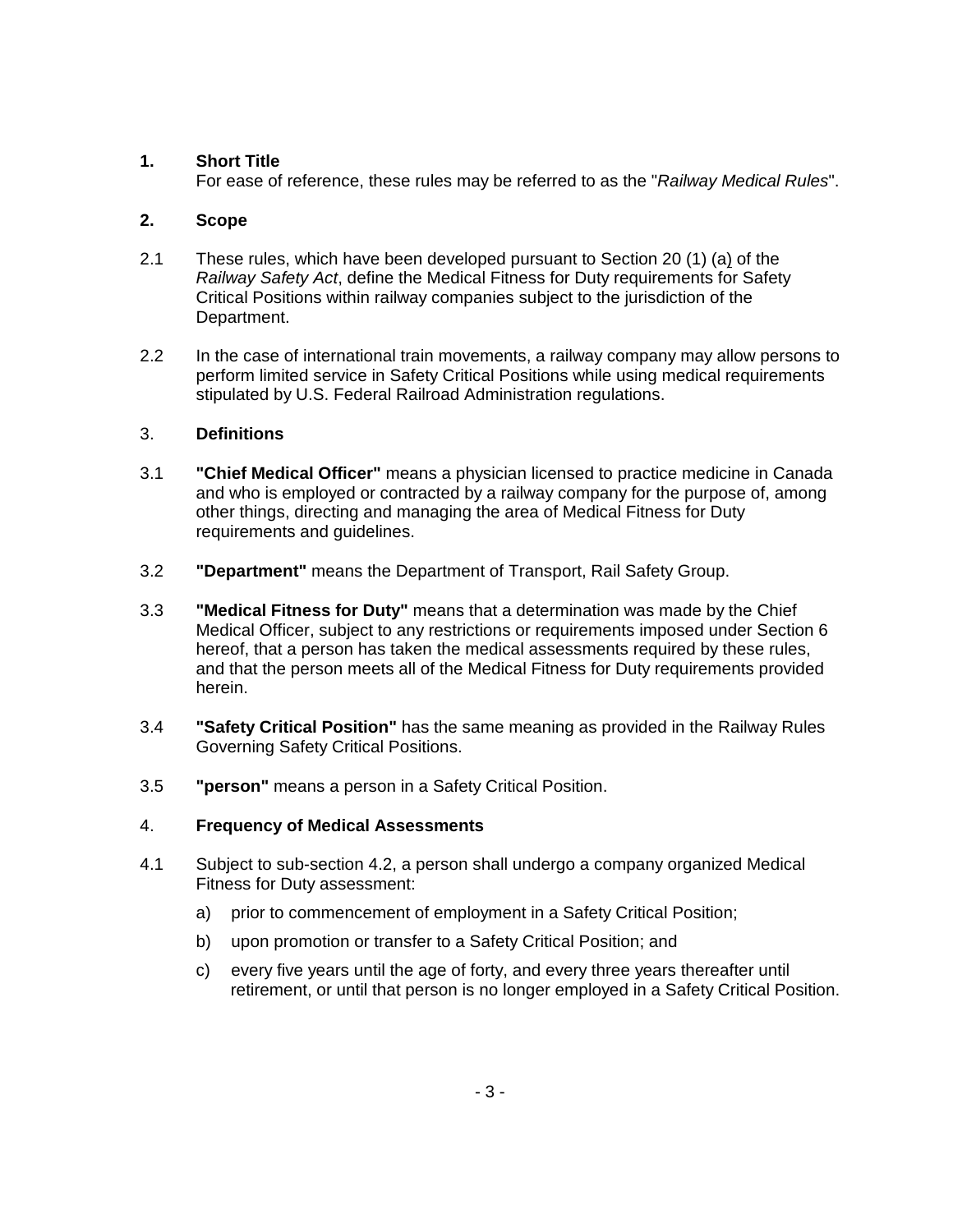- 4.2 Without varying the requirement of sub-section 4.1(c), no assessment shall be required under sub-section 4.1(b) if the person had previously occupied a Safety Critical Position which, in the opinion of the Chief Medical Officer, had similar mental and physical demands as the Safety Critical Position into which the person is entering.
- 4.3 The Chief Medical Officer may require additional assessments to those set out in Section 4.1 if:
	- b) the person has or may have a medical condition that requires assessment or more frequent monitoring; or
	- c) the person is returning to work in a Safety Critical Position after a leave due to illness or injury.

## 5. **Assessment for Medical Fitness for Duty**

- 5.1 The Medical Fitness for Duty for a person shall be assessed on an individual basis, taking into consideration medical conditions, both past and current, that could result in:
	- a) sudden impairment;
	- b) impairment of cognitive function including alertness, judgment, insight, memory and concentration;
	- c) impairment of senses;
	- d) significant impairment of musculoskeletal function; or
	- e) other impairment that is likely to constitute a threat to safe railway operations.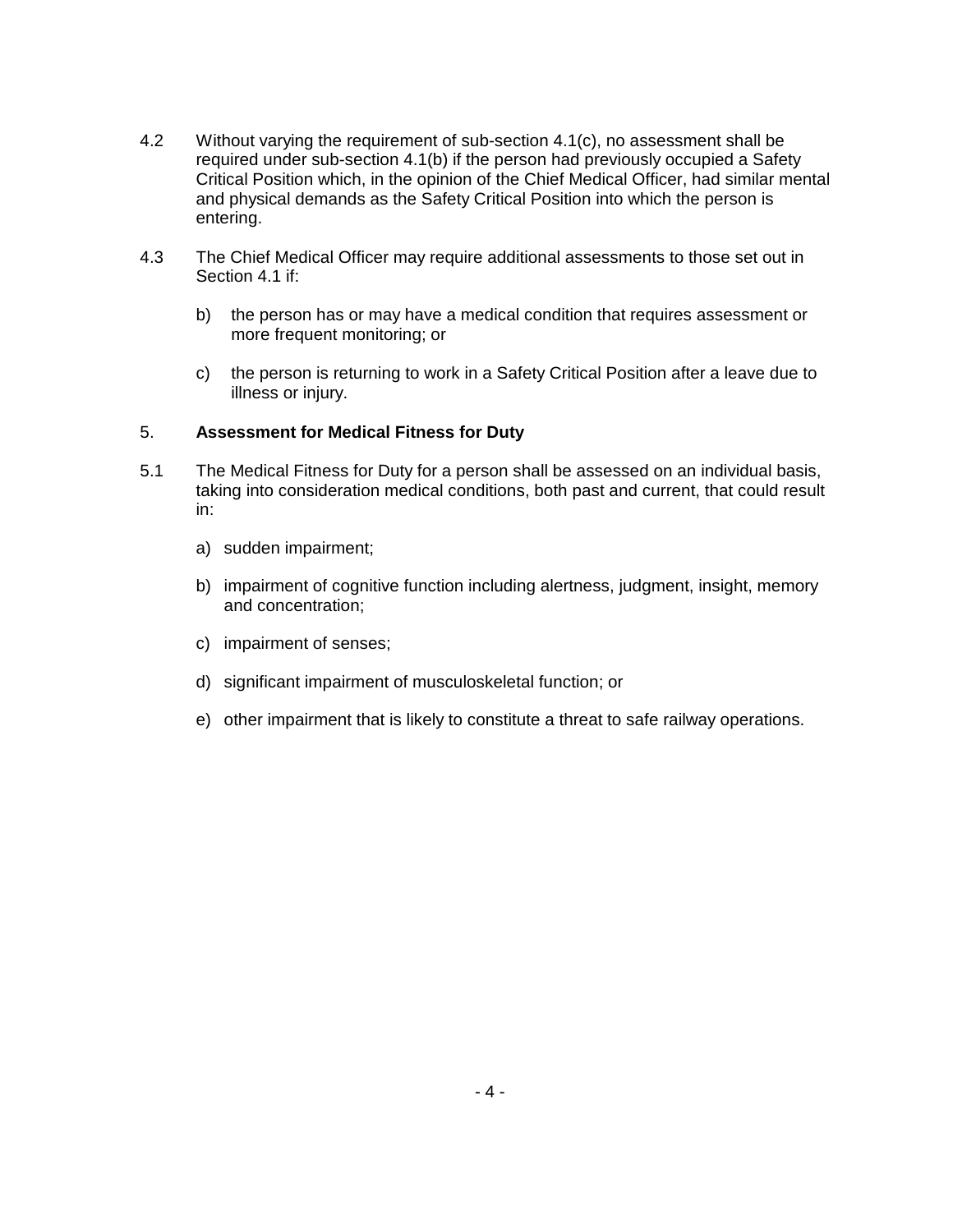- 5.2 The medical conditions referred to in Section 5.1 shall include:
	- a) diseases of the nervous system, including seizure disorders, narcolepsy, sleep apnea and other disturbances of consciousness, vestibular disorders, disorders of coordination and muscle control, head injury, post traumatic conditions and intracranial tumors;
	- b) cardiovascular diseases, including high blood pressure, coronary artery disease, myocardial infarction, cerebrovascular disease, aortic aneurysm, congestive heart failure, cardiac arrhythmia, valvular heart disease and cardiomyopathy;
	- c) metabolic diseases, including diabetes mellitus, thyroid disease, Cushing's Disease, Addison's Disease and pheochromocytoma;
	- d) musculoskeletal disabilities, including amputation of a limb, arthritis, significant joint dysfunction, disease of the spine, obesity or other significant musculoskeletal conditions;
	- e) respiratory diseases, including obstructive or restrictive conditions resulting in functional impairment;
	- f) mental disorders, including the following types of mental disorders:
		- i) cognitive, including dementias, delerium and amnesia;
		- ii) psychotic, including schizophrenia;
		- iii) mood, including depression, manic, bipolar;
		- iv) anxiety, including panic attacks and phobias; and
		- v) personality, resulting in anti-social, erratic or aggressive behaviour;
	- g) substance abuse, including abuse or dependence on alcohol, prescription medications, or illicit drugs;
	- h) hearing impairment, including hearing acuity;
	- i) visual impairment, including distant visual acuity, field of vision, colour vision; and
	- j) any other organic, functional or structural disease, defect or limitation that is likely to constitute a threat to safe railway operations.
- 5.3 In addition to the medical conditions referred to in Section 5.2, the individual assessment of a person's Medical Fitness for Duty shall also take into consideration:
	- a) the occupational demands of the person's job and the person's ability to meet those demands;
	- b) the person's performance record; and
	- c) any prescription or over-the-counter medications that the person is using, or has used, that may cause mental or physical impairment or affect judgment.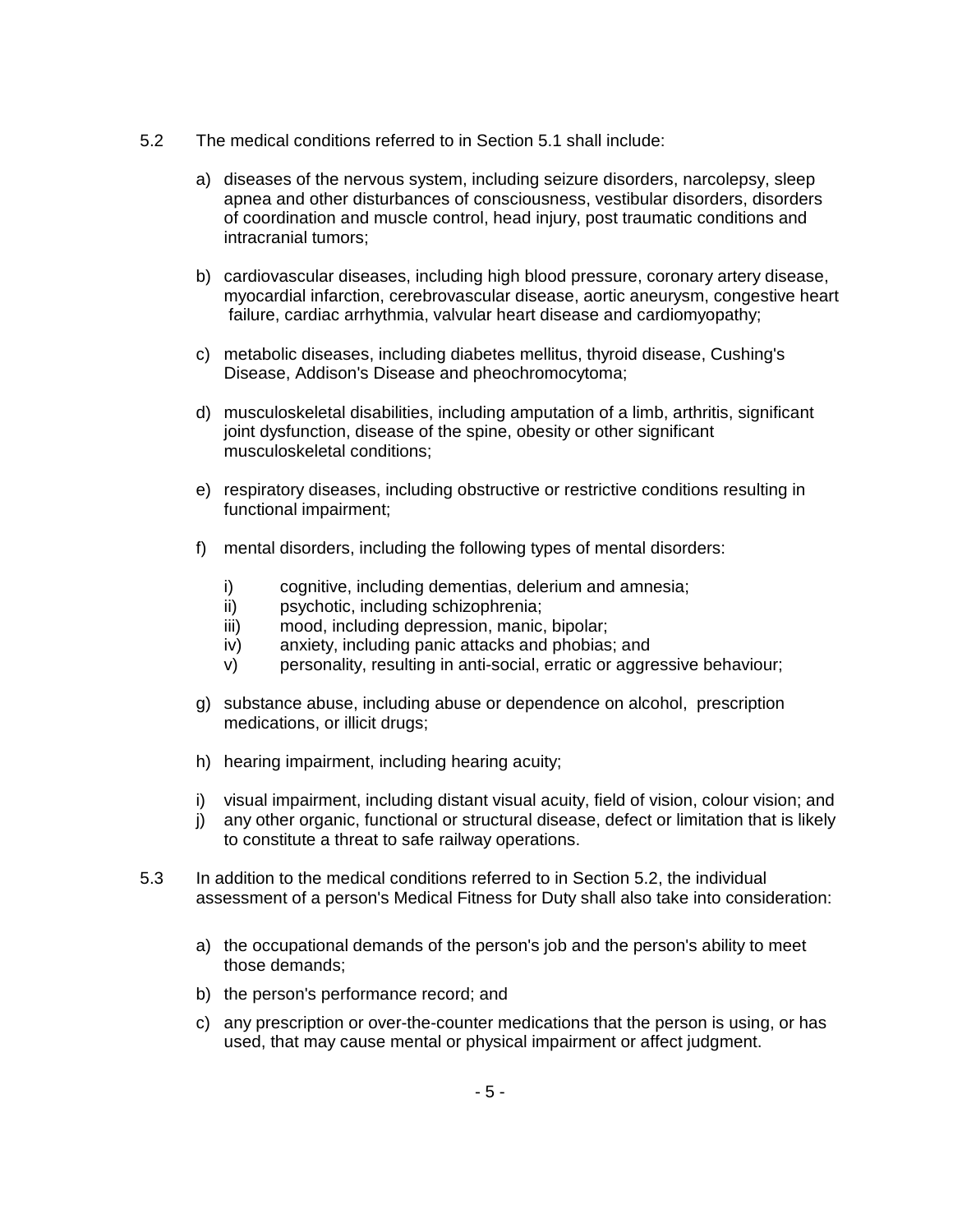5.4 Notwithstanding sub-sections 5.1 and 5.2, the Chief Medical Officer may determine that any additional assessments required under sub-section 4.3 may be limited to assessments of particular medical conditions.

#### 6. **Medical Restrictions**

- 6.1 If the Chief Medical Officer, in making an individual assessment of a person's Medical Fitness for Duty, is of the opinion that there exists a threat to safe railway operations, the Chief Medical Officer may:
	- a) restrict a person from occupying a Safety Critical Position;
	- b) require the use of corrective devices or other medical aids; or
	- c) otherwise restrict a person's ability to work or perform certain tasks in a Safety Critical Position.
- 6.2 Upon completion of a Medical Fitness for Duty assessment, the Chief Medical Officer shall advise each person, and the person's supervisor of that person's Medical Fitness for Duty and of any restrictions or requirements imposed pursuant to sub-section 6.1.

## 7. **Records to be Kept by Chief Medical Officer**

- 7.1 The Chief Medical Officer of the railway company shall maintain records of all persons' medical assessments required hereunder and any restrictions required pursuant to sub-section 6.1.
- 7.2 The Chief Medical Officer shall maintain copies of all medical policies and guidelines used by a railway company for the examination or assessment of persons employed in Safety Critical Positions.
- 7.3 The Chief Medical Officer shall make records, policies, and guidelines related to these rules available to the Department upon reasonable request.